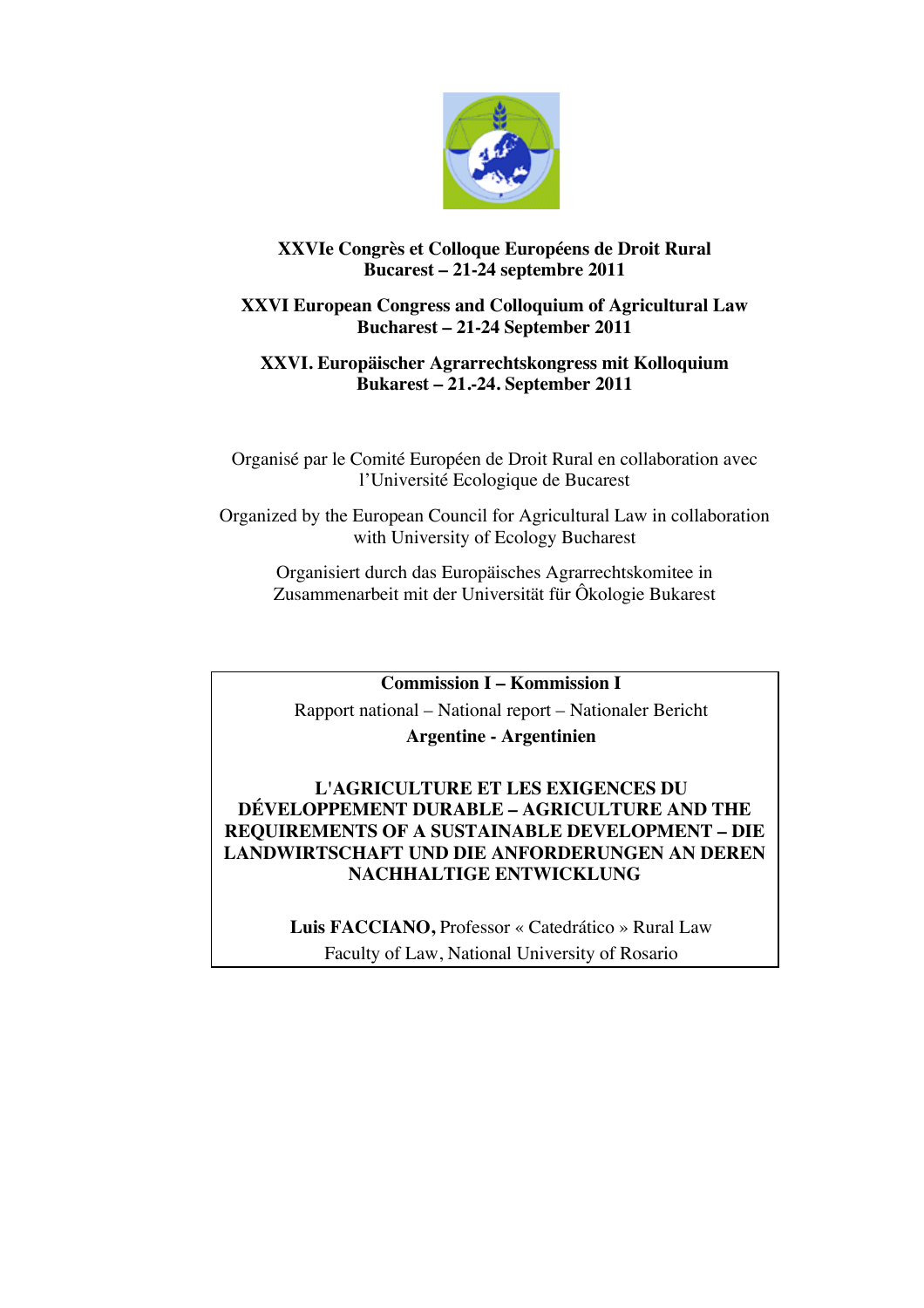1.In which way does the concept of the sustainable development reflect itself in your country's legislation?

1.1.Which are the legislative levels of such regulations: constitution, act, other ways of regulation?

1.1. In Argentina, the protection of the principle of sustainable development has the highest legislative level since it is a constitutional right.

In 1994, a major reform of the Constitution<sup>1</sup> was carried out and among numerous developments that were incorporated we can find Article 41 - known as the "environmental clause" - in which, without mentioning it, the principle of sustainable development is incorporated stating: *All inhabitants are entitled to a healthy and balanced environment suitable for human development and productive activities to meet present needs without compromising future generations, and have the duty to preserve it.*

This clause was a direct result of the impetus given to the issue of the Earth Summit in Rio 1992.

Evidence of the emergence of sustainable development through environmental protection in the farm and the resulting regulation was the VI International Congress "Agricultural Law, Natural Resources and Rural Environment" held in Rosario, Argentina, from 29 June to 1 July 1994, sponsored among others by the Argentine Institute of Agricultural Law, chaired at that time by the famous advocate-agrarian Fernando P. Brebbia. This congress took place during the Constitutional Convention that made the above mentioned reform and several of the papers presented reflected the relevance of the issue. As an example, it was proposed to include in the Constitution the following clause: "All men are entitled to live in a natural, healthy and ecologically balanced environment and have the obligation to preserve it for themselves and future generations."<sup>2</sup>

1.2. Does the realization take place by means of act, plan, administrative measures or by means of other mechanisms?

1.2. The realization of the constitutional mandate of protecting the environment and its paradigm, the sustainable development, is carried out by rules of different levels and in different jurisdictions.

It is important to note that Article 41 of the Constitution makes a *sui generis* distribution of power in this area by establishing a system of minimum

 $^{1}$  B.O. 24/08/94.

<sup>&</sup>lt;sup>2</sup> MATÉ, Susana y Riva, Gabriela, "La protección jurídica del medio ambiente", en VI Congreso Internacional "Derecho Agrario, de los Recursos Naturales y del Medio Ambiente Rural", edit. Facultad de Ciencias Jurídicas y Sociales, UNL, Santa Fe., 1995, pág. 110.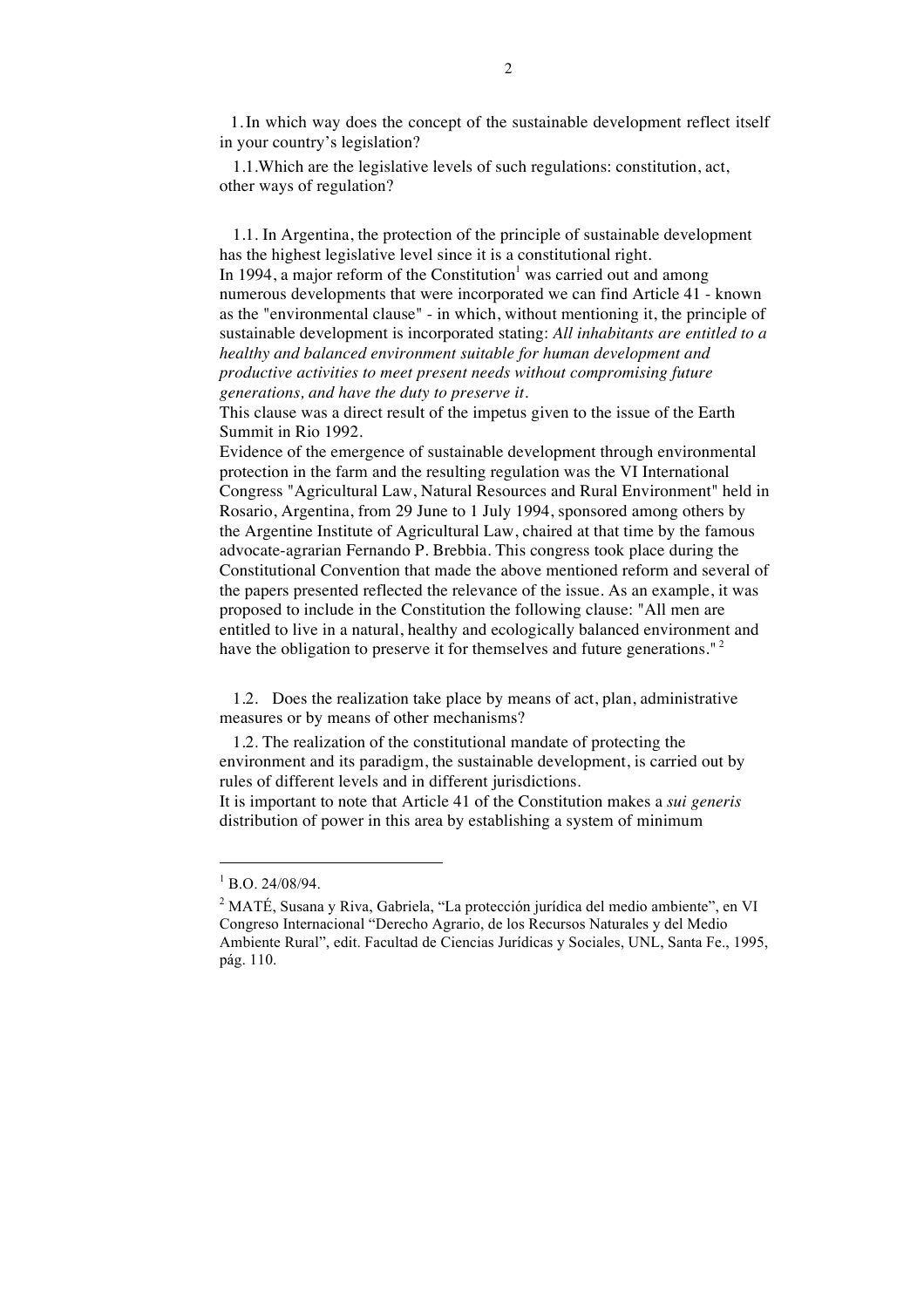environment protection budget, which is issued by the National Congress, while the provinces must promulgate rules necessary to reinforce this. Another element to consider is that natural resources located in provincial areas, by Article 124 of the Constitution, belong to the original domain of each province.

As a result of these constitutional provisions, especially Article 41, the Nation issued in 2002 Act No.  $25.675^3$ , called General Environmental Law, to regulate and make it operational. In article 1, to define the legal right protected, it is determined that this law establishes the minimum budget to achieve a sustainable and proper management of the environment, preservation and protection of biodiversity and sustainable development implementation. As noted, unlike the constitutional provision, this Act makes explicit reference to sustainable development.

With reference to sustainable agriculture it's possible to identify the following national acts on minimum environment protection:  $n^{\circ}$  25.688<sup>4</sup> of environmental management of water, n  $\degree$  26,331<sup>5</sup> of native forest protection and n $\degree$  26.562 $\degree$  to ban the burning of pastures.

We also found numerous regulations on sustainable development in lower rank and provincial legislation regulations. As an example of this, Act nº 11.717<sup>7</sup> about Environment and Sustainable Development has governed in Santa Fe province since 2000. This local rule specifically incorporates the terminology and contents of sustainable development in its title and articles. Thus, Article 2 reads: *"The preservation, conservation, improvement and restoration of the environment includes, but is nonrestrictive to: a) The lowland regulation and planning of processes of urbanization and industrialization, economic deconcentration and population, depending on sustainable development of the environment, b) The rational use of soil, subsoil, water, air, wildlife, landscape, geology, energy sources and other natural resources, in terms of sustainable development, c) the conservation of biological diversity and rational ecological management of biotechnology, d) Preservation of cultural heritage and the promotion and development of cultural processes, framed in sustainable development, g) ecological, economic and social sustainability of human development, h) Formulation of policies for sustainable development, and specific laws and regulations in accordance with provincial and regional reality,… n ) The promotion of consumption patterns and sustainable production, o) The development and promotion of efficient energy technologies, new sources of renewable energy and sustainable transport* 

1

- 6 B.O. 16/12/09
- 7 B.O. S.Fe 11/04/00

 $3$  B.O. 28/11/02.

 $^{4}$  B.O. 03/01/03

<sup>5</sup> B.O. 26/12/07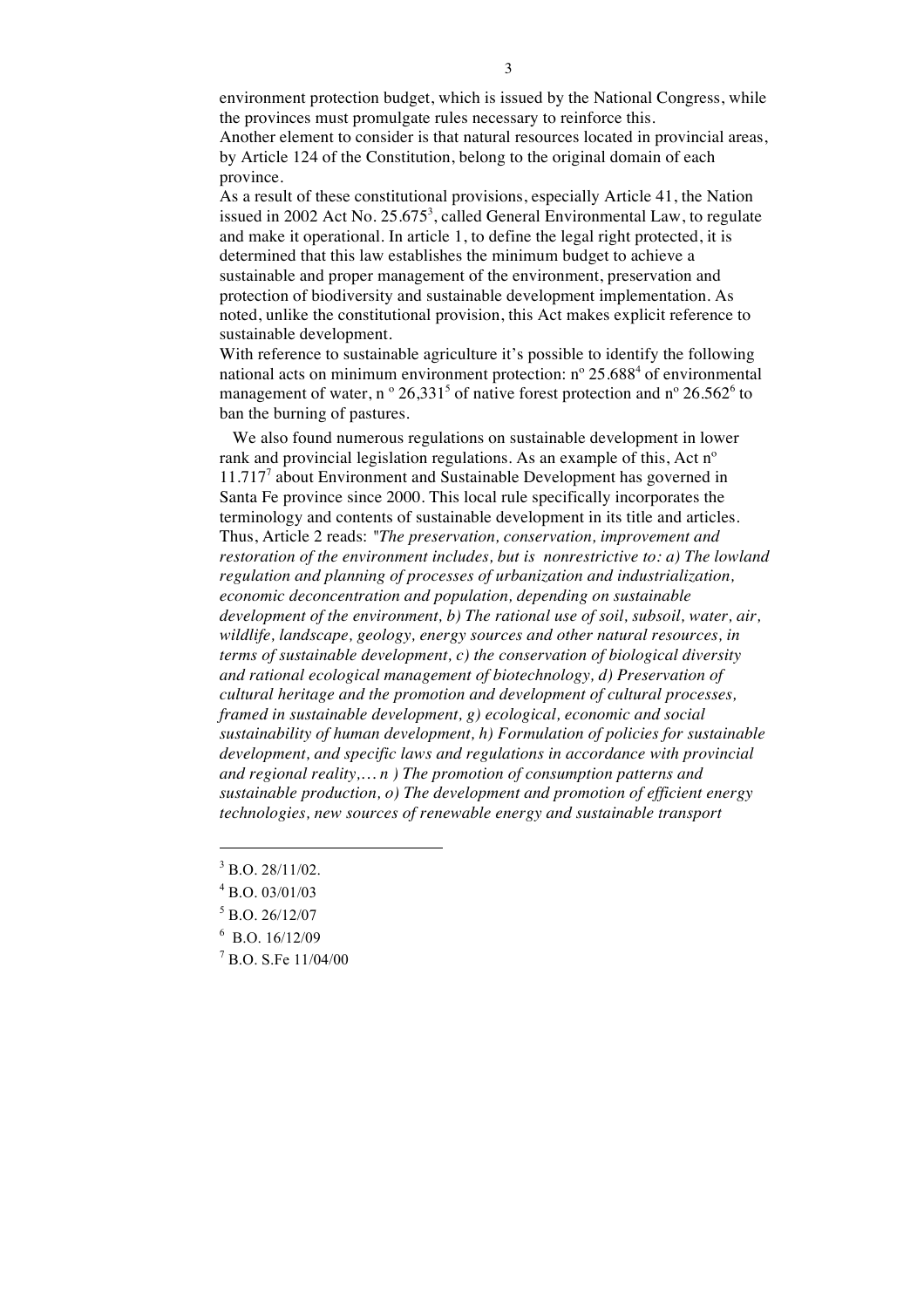*systems,… s) cooperation, coordination, harmonization and standardization of inter-jurisdictional environmental policies, and joint management of shared ecosystems towards the improvement of natural resource use, the environmental quality control, defense against emergencies and disasters and, in general, sustainable development. "*

There are also many rules of lower rank, especially of executive decrees and resolutions of provincial ministries. As an example of lower-level standards, recently resolution  $n^{\circ}$  136/11<sup>8</sup> (MASPyMA<sup>9</sup>), of the Province of Santa Fe, banned the agricultural uses of the provincial roadsides, based on "*the opportunity to save storage space available for protection of biodiversity from the perspective offered by Landscape Ecology"* and *"that the recovery of the roadsides as biological corridors provide an opportunity to improve connectivity and facilitate gene flow for species allowing more and better spaces for movement, preventing the loss of biodiversity, restoring native species and preventing genetic erosion, as well as improving the flow of regulation and homeostasis specific to balanced and natural ecosystems that contribute to the conservation of conditions for regional sustainability".*

1.3. Which of the above measures (1.2.) do you consider most efficient?

1.3. None of these measures separately may lead by itself to the objective of effective delivery of sustainable development. Argentina has numerous environmental protection regulations at various different levels, but it's the integral application which secures maximum effectiveness. I can point two important aspects for obtaining that goal, which to my belief are the engines of sustainable development: environmental education, which has led to a general awareness of the importance of natural resources protection and economic, environmental and social sustainable use, and the establishment of a Supreme Court which has issued some illustrative judgments in the field. We can say without fear of contradiction that this is a "Green Court" and through its judgments has set a course to the lower courts and other jurisdictions in this area.

This is possible because the amendment to the Constitution of 1994 also incorporated the guarantee of the right to sustainable development, including in art. 43º a special expedite action with extended active legitimacy standing for the protection of certain new collective rights, including those protecting of the environment.

The area in which we can point troubles in the assimilation of this paradigm is precisely the public administration, especially the provincial administrative

<sup>8</sup> B.O. S.Fe 23/3/11.

<sup>&</sup>lt;sup>9</sup> Ministry of Water, Publics Utilities and Environment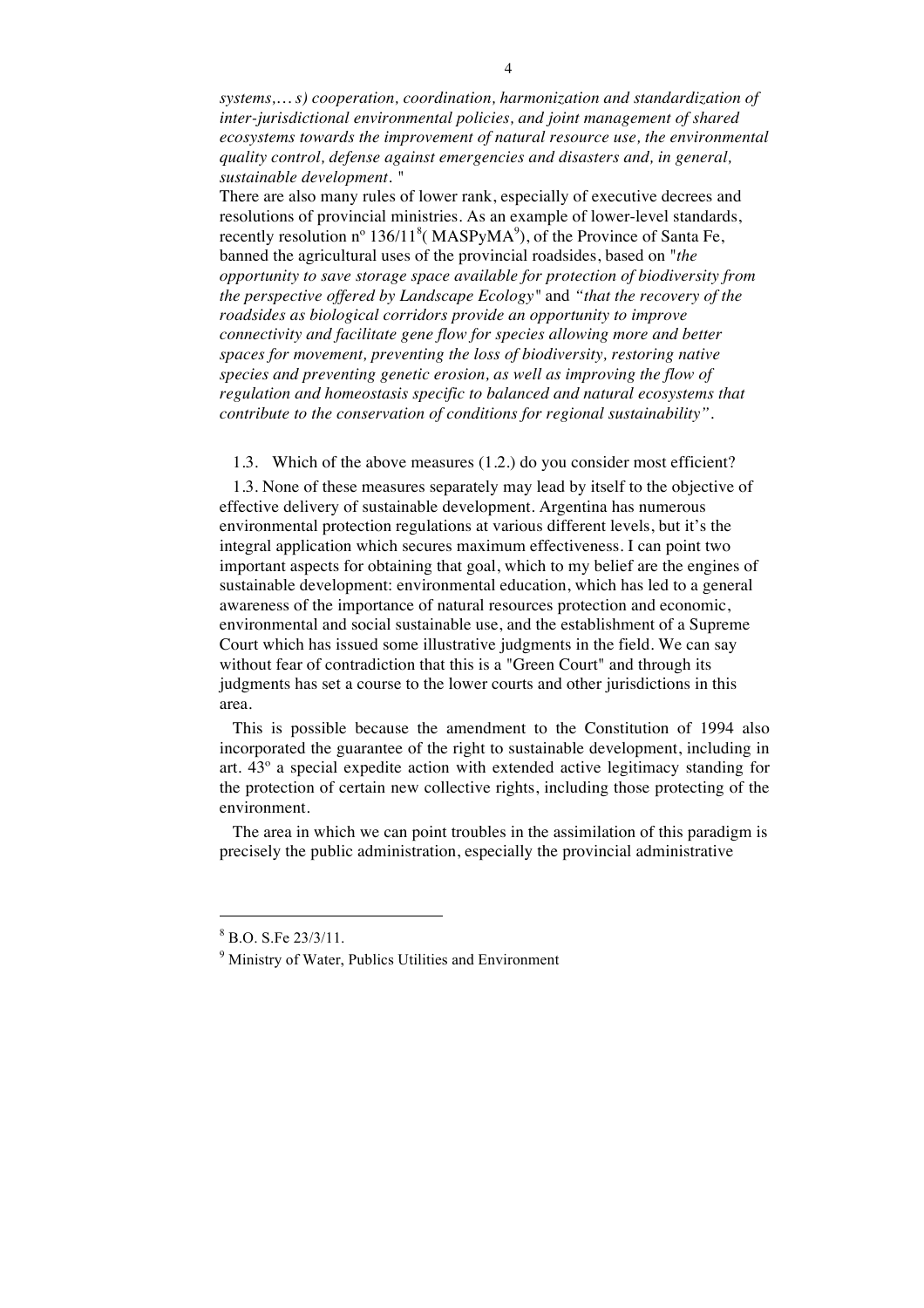authorities, who are under that role in terms of provincial ownership of the above mentioned natural resources.

1.4. The principle of sustainable development has no bindig force. What measures can therefore be taken in order to ensure application and observation of the latter?

1.4. It should not be the case in Argentina where, as already noted, this principle has binding force. However, in the specific aspect of sustainable agriculture there is no mandatory legislation and its implementation depends greatly on the diffusion of private institutions of tillage techniques more environmentally friendly, so the situation is not the most desirable. To encourage sustainable agriculture, establishing rules and, in particular, creating incentives would be convenient. We can mention as an old standard comparable to it, the ban on irrational exploitation for tenants and the ability for owners to terminate contracts for their violation $10$ .

Furthermore, it is essential the establishment of implementing agencies at different levels with enough independence in terms of decision-making and resource management, as well as a trained and committed staff. In many cases it is observed that being these organisms new in the structure of public administration, it is intended for the same employees in other departments with very little training on environmental matters, which undermines their effectiveness.

1.5. Are there in your country specially designed political institutions (ministries, councils, commissions etc.) for the promotion of the sustainable development? What are the means by which the aims can be achieved? What do you think about the effectiveness?

1.5. At the national level we have the Secretary of Environment and Sustainable Development within the President's office and reporting directly to the Chief of Cabinet of Ministers. Unfortunately there has been a management closely linked to politics, in some cases, appointments made for cyclical reasons, so as to satisfy a particular pressure group<sup>11</sup> or a particular political  $group<sup>12</sup>$ .

Most provinces, in turn, have ministries, secretaries or departments. In the case of Santa Fe province, in 2007 the Secretary of Environment was established

 $10$  Section  $8^\circ$  act n° 13.246

 $11$  As when it was appointed in te post the attorney of one of the Gualeguaychú's environmental groups in a conflict with the sister republic of Uruguay over the construction of a mill by the firm Botnia in Fray Bentos, Uruguay.

 $12$  Now is in the post a former mayor of the group so-called "conourbano barons" of the city of Buenos Aires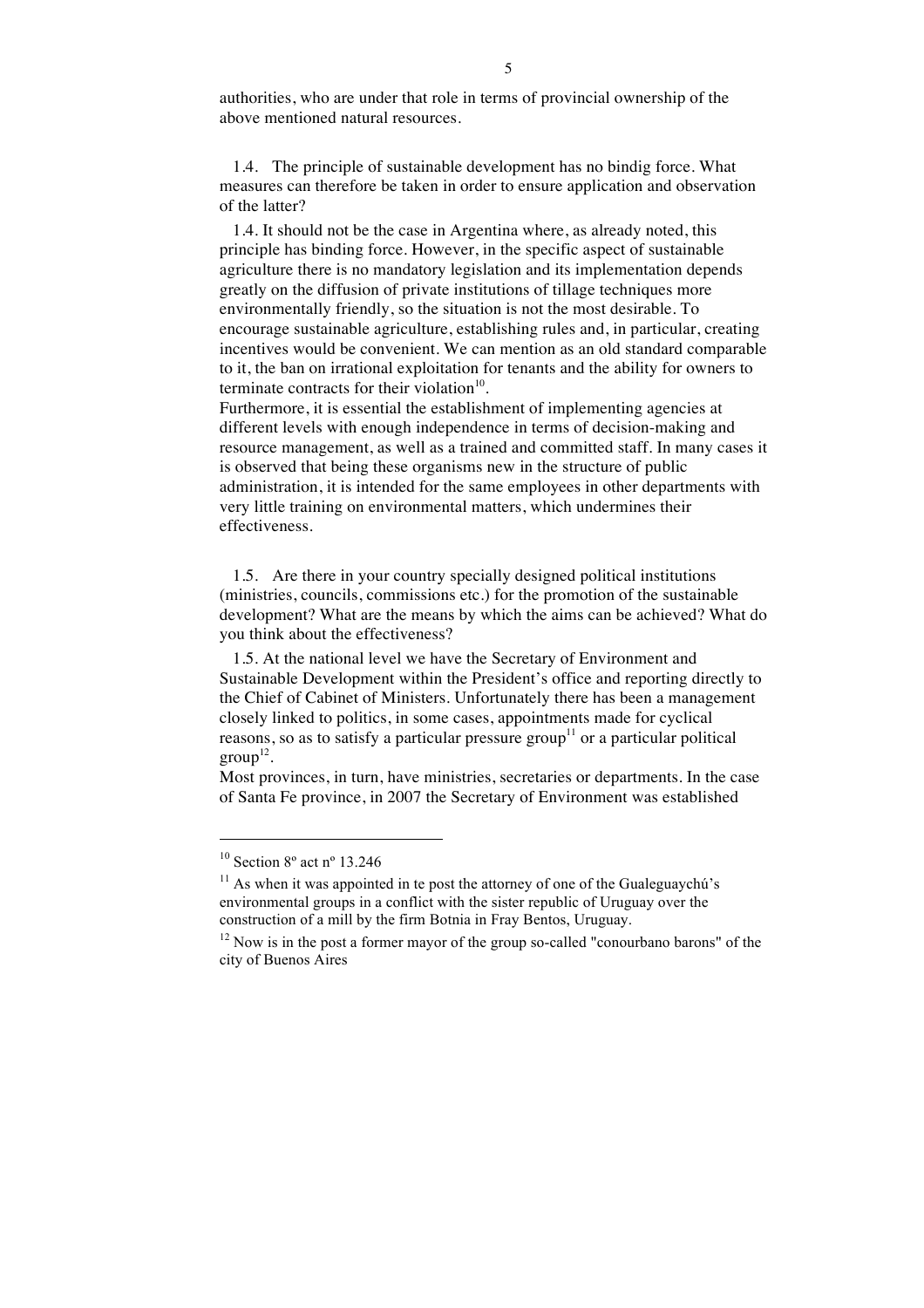within the Ministry of Works, Utilities and Environment. We can observe an involution since this was formerly part of the Secretary of State, reporting directly to the governor of the province, under ministry hierarchy. This means budget management and greater autonomy in making decisions. Furthermore, in 1990 it had already been created - under an agreement of the national government with the provinces - the Federal Council on the Environment (COFEMA) as a permanent body for consultation and preparation of an environmental policy coordinated among state members. Act 25.675 included its constitution as annex.

At the provincial level, Santa Fe has recently established the Interministerial Committee for Environmental Health under the aegis of the Ministry of Health, also integrated by this others Ministries: the Government and State Reform, of Production, Labour and Social Security and of Water, Utilities and Environment.

2. Are the principles and the specific aims of the sustainable development or the sustainable agriculture specified in strategies, plans or in legal disposals?

2. As I noted, in our country is there not so much legislation specifically concerning sustainable agriculture.

However, we can consider -indirectly referred to it- the already named act n<sup>o</sup> 26.331 about the Protection of Native Forests, whose primary objective is to promote conservation through their lowland regulation and expansion of the agricultural frontier regulation and any other changes in land use, forcing provinces to carry out a lowland regulation in connection with it, indicating highly protected areas which due to their value should not be changed; midprotected, including degraded but recoverable forms and subject only to sustainable land use previously approved; and low-protected where agricultural activities can be carried out.

There are general rules in the General Environmental Act n  $\degree$  25.675, already mentioned, which in section 2, among the objectives of the national environmental policy includes the promotion of *rational and sustainable use of natural resources, prevent harm or danger deriving from anthropogenic activities on the environment to enable ecological, economic and social development sustainability, promote changes in social values and behaviors that enable sustainable development through environmental education, in both formal and non-formal systems.* 

At the same time, in section 4 it lists the principles to be observed for its interpretation and application, like any other standard through which the environmental policy is executed, including specifically that of sustainability when ordering that *economic and social development and natural resource use must be made through proper management of the environment, so as not to compromise the potential of present and future generations*. The same section also includes among the principles of mandatory application that of prevention,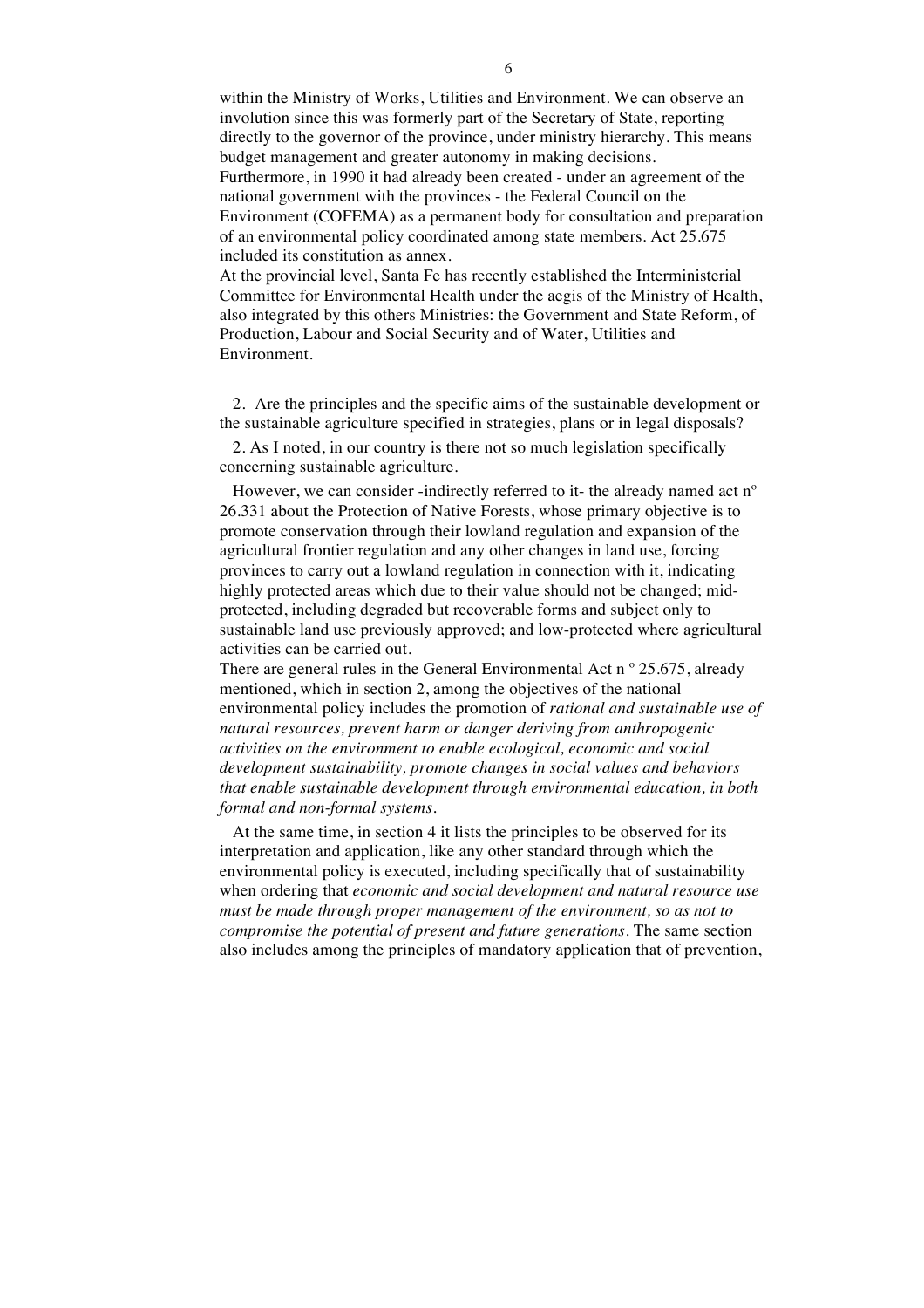precaution and intergenerational equity, which are inherent to the concept of sustainable development and foundation of sustainable agriculture.

From the technical point of view the sustainability of the agricultural-farming systems implies the preservation and / or improvement of the system productive capacity from the quality of renewable and nonrenewable resources involved. Direct seeding without tillage, rotation and soil fertility and crop nutrition contributes to maintain and/ or improve Organic matter (OM) content. In direct seeding, lack of soil removal and crop residues maintenance in surface result in a larger content of OM on surface layers in comparison to similar situations with removal tillage. Crop rotations allow the accumulation of greater amounts of waste of varying quality that represent significant contributions of carbon to the soil $13$ .

From the social point of view, this involves the adoption of effective policies for rural development, which existence and widespread application beyond lowimpact programs, in Argentina are not verified. "*To achieve sustainable rural development ... Argentina should apply massive and continuing funds on their formal and informal education ... support measures and legislation to regulate the use and possession of the earth"* (widespread problem in the extra-Pampa) *"promote participatory environmental and lowland regulation and ensure permanent support for diversified farming, integrated production, small and medium rural enterprises (SMEs), rural family and youth, technical training and promotion and all farming-market participants"*14.

Act No.  $25,127^{15}$  of Organic, biological or organic farming systems establishes an optional system of production that can be considered a true manual of good agricultural practices and to which I refer to the answer to question No. 8.

In turn, the Resolution No.  $323/09^{16}$  created the National Commission on Good Agricultural Practices, which has its background in standards of voluntary adoption of good hygiene and agricultural practices for fresh vegetables (Res.

<sup>&</sup>lt;sup>13</sup> GARCÍA, Fernando, "Agricultura Sustentable y Materia Orgánica del Suelo: Siembra Directa, Rotaciones y Fertilidad", available on line in www.produccionanimal.com.ar/ sustentabilidad/13-agricultura\_sustentable\_y\_materia\_ organica

<sup>&</sup>lt;sup>14</sup> PENGUE. Walter. "El desarrollo rural en la Argentina del siglo XXI", available on line 21-05-11 http://webcache.googleusercontent.com/search?q=cache:-EgU7Ax55kJ:www. ecoportal.

net/Temas Especiales/Desarrollo Sustentable/El desarrollo rural en la Argentina del \_siglo\_XXI+desarrollo+rural+en+argentina&cd=1&hl=es&ct=clnk&source=www.goog le.com

 $\frac{15}{16}$  B.O. 13/09/99

Of the Secretary of Agriculture, Livestock, Fishing and Food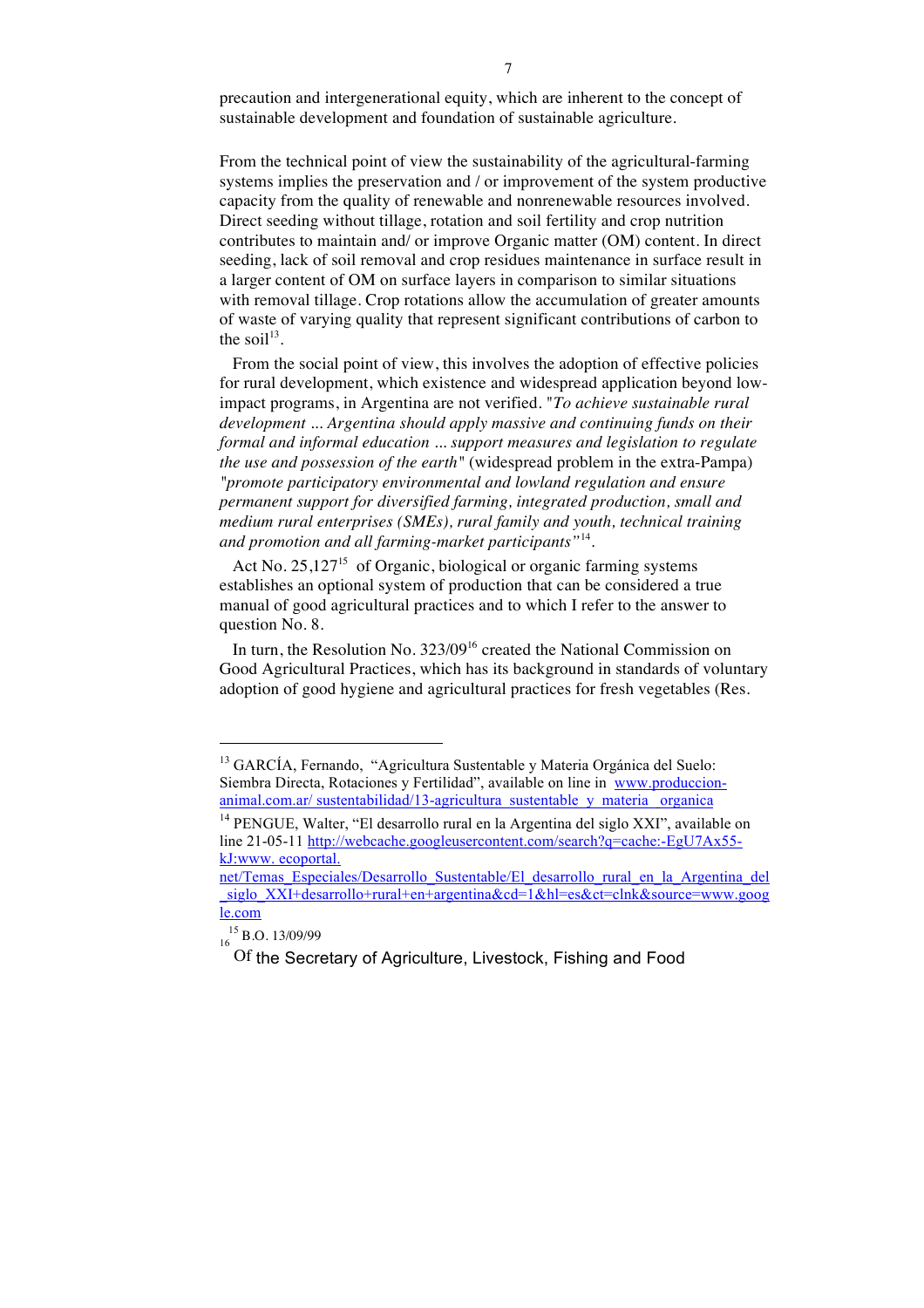No. 71/99 SAGPyA), aromatic (Res. SENASA N° 530/01) and fresh fruit (Res. SENASA N ° 510/02).

For its part, the Government implemented through the Ministry of Environment and Sustainable Development, Environmental Management Programme for Sustainable Production Productive Sector, with funding from the Inter-American Development Bank (IDB) of U\$ 40 million<sup>17</sup>. This program has a sub-program "Clean Production Action"(CPA), to which funding has been put in place some provincial initiatives as the implementation, as explained under the constitutional scheme of allocation of responsibility for sustainable development will be in charge of the enforcement authority of each jurisdiction<sup>18</sup>.

The Secretary of Environment of the Province of Santa Fe is implemented<sup>19</sup> within this framework, the Cleaner Production Programme, having signed agreements with the syndicates of the dairy producers (Association of Small and Medium Dairy Producers) and gatherers grains (Union of Grain Storage).

3. Which do you consider the difficulties or preferences realizing the principal aims of a sustainable development:

3.1. to ensure the food health guarantee; the preservation of the environment and the mineral resources, which the agriculture needs;

3.1. The phrase "food safety"<sup>20</sup> in Spanish has two meanings: a) from the qualitative point of view is what is known in English as "food safety" which is broader than "food health guarantee", as expressed here. It is linked to agricultural products markets conformed by high-spending consumers with satisfied basic needs and concerns the quality of food. The demand of these consumers not only meets the requirements relating to human health care, but also extends to taste, the presentation and even the way they have been produced with consideration of ecological - and even in some cases –ethical requirements. b) In a quantitative sense, for its part, the term "food safety" refers to food availability, the need for sufficient supply for all sectors and for these to reach a proper nutritional level, which would be "food security ". It is tied to consumer markets with little or no purchasing power that allows them to

<sup>17</sup> Federal Program with funding and support from the Environmental Management Programme for Sustainable Production in the Productive Sector, Sub-Promotion of Clean Production and Project 1865/OC-AR PNUD/ARG/08/015 BID.

<sup>18</sup> www.cnpml.org.ar disponible 3/10/09

 $19$  12/06/08

<sup>20</sup> See more in: BORGHI, Paolo, *"Sicurezza alimentare e commercio internazionale"* y FACCIANO, Luis, "*Influencia sobre las regulaciones sobre productos agrarios, seguridad alimentaria y biotecnología en la evolución del Derecho Agrario"*, pto.5, both in VIIº Congreso Mundial de Derecho Agrario de la Umau, Giuffrè editore, Milano 2003, tomo II, pág. 451 y 332.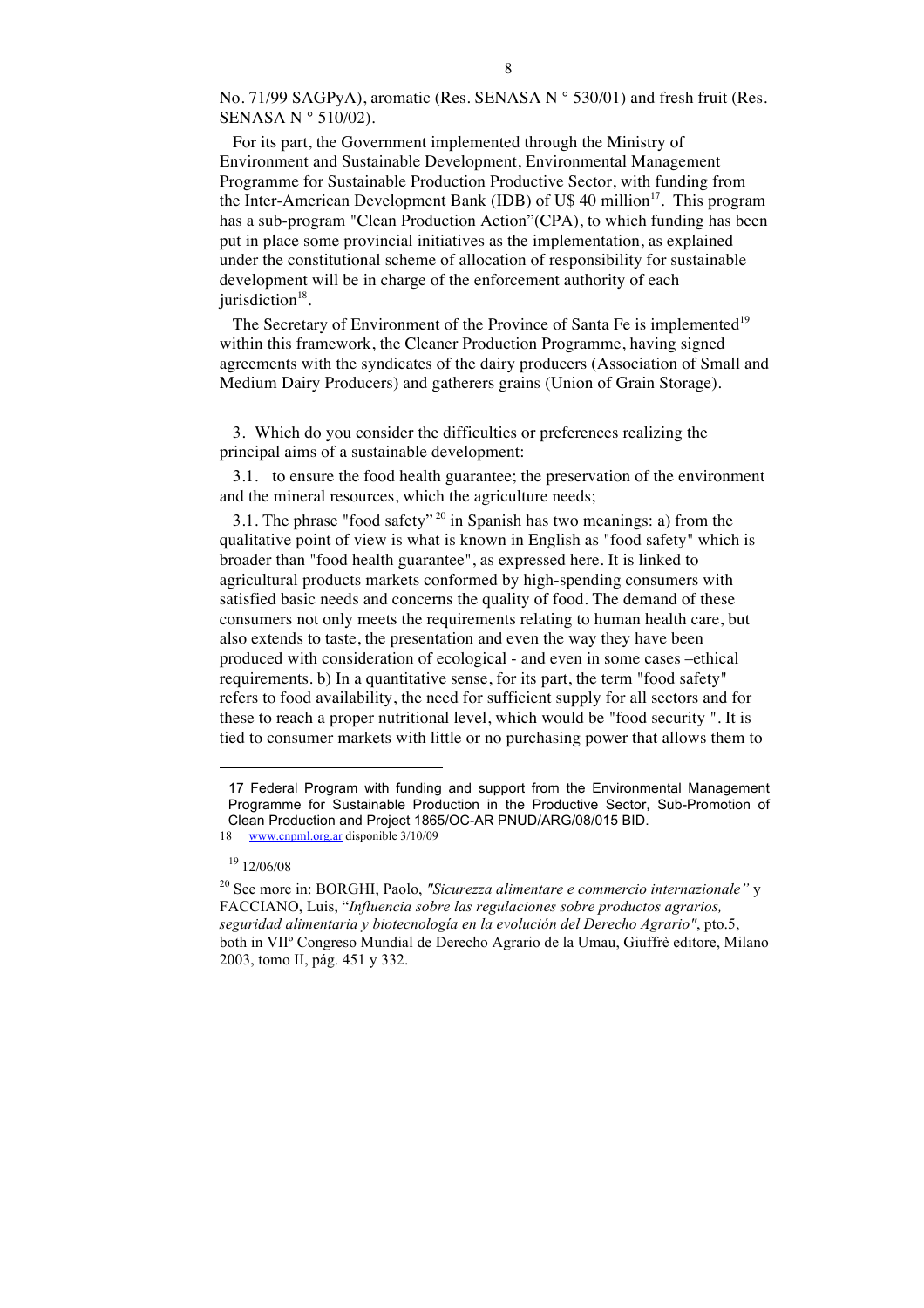select or choose the best goods and even have to rely on secondary markets to purchase agro-food of lower quality, certainly not consumable in refined markets. This sector comprises lower-income sectors in the more developed countries and most people in poor countries where hunger, malnutrition and child mortality due to lack of proper nutrition, food insecurity, the uneven distribution of wealth are high impact<sup>21</sup>. Once reached with its own production, it's referred to as "food sovereignty". In both aspects it is essential for the existence of sustainable agriculture being key objectives of it. The preservation of the environment in general and natural resources in particular are also priority objectives of sustainable agriculture. No doubt, in Argentina the main agri-environmental problems are focused on this element; the proper solution results in sustainability. Although, as I have long argued in various events and publications<sup>22</sup>, the Agrarian Law has been a pioneer in environmental protection since it has been involved in both their doctrine and specific legislation<sup>23</sup> - in particular the protection of soil resources and other natural resources - there is currently another more holistic perspective on the issue that in its regulation takes into account farming collateral environmental impact, exponentially increased by the incorporation of today assisting technology package. The agri-environmental problems detected in the central area of Argentina, the so-called "pampas", are mainly pollution from misuse of agrochemicals, also resulting from feed lots exploitation and cereal related activity, monoculture and harvest time issues. A special mention must be made of the agricultural frontier landslide at the expense of native forest, a feature common to all provinces that include part of Parque Chaqueño within their boundaries.

A paradigmatic case in Santa Fe is the cultivation of transgenic soya, which has expanded from the naturally suited area, like the "pampa", at the expense of native forests as well as livestock farming activities such as farming or dairy and regional crop and also by replacing, in areas suitable for traditional crops such as wheat, maize and sunflower, moving dangerously into consolidation as a monoculture.

Current patterns of land use resulting from the exploitation of this oilseed are spontaneous and do not reflect the need to consider soil and water as a scarce

<sup>21</sup> ZELEDON ZELEDON, R., "Sistemática del Derecho Agrario", edit. Porvenir S.A., S.J. de Costa Rica, 2002, pág. 311/313.

<sup>22</sup> V.g. FACCIANO, Luis A, "El Derecho Agrario: pionero en la protección ambiental", ponencia al "VI Congreso internacional: Derecho Agrario, de los Recursos Naturales y del Medio Ambiente Rural", Rosario, junio de 1994, Colección Jurídica y Social nº 43, Santa Fe 1995, pág. 60.

<sup>&</sup>lt;sup>23</sup> An example of this in Argentina, the section  $8^{\circ}$  of Act n<sup>o</sup> 13.246 of 1948 of Rural leases and tenant partnerships, which at that time prohibited the irrational exploitation by the dealer.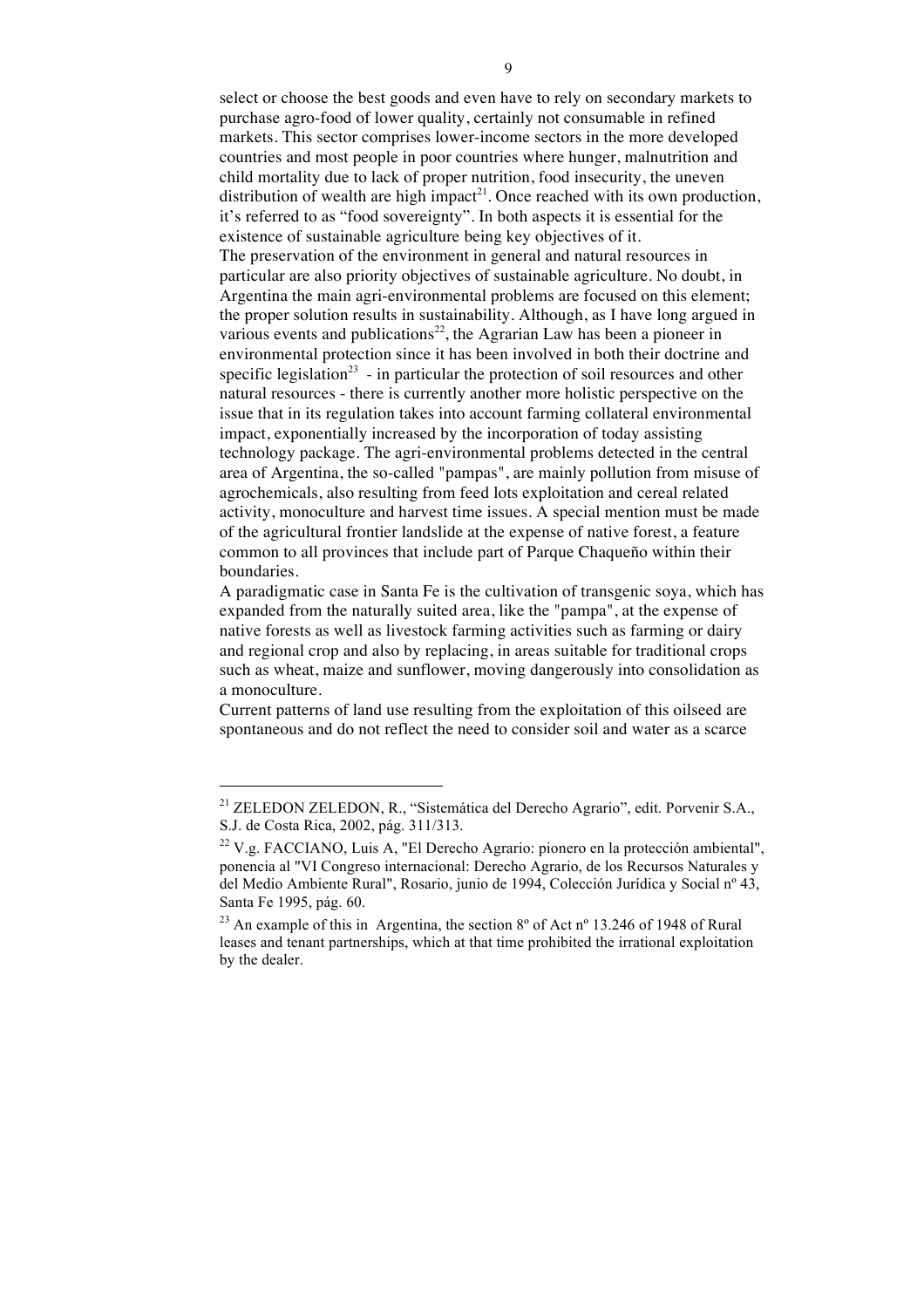resource for which decisions about its use are often irreversible $24$ . I should note that the change in the agricultural frontier is an unwanted effect of phytogenetic benefits of transgenic varieties, which have led to a drastic reduction in exploitation costs, simplified cultivation techniques and adjustment to areas where this was previously impossible, but whose profit margins at the expense of other agricultural activities, sometimes even punished by populist policies with boomerang effect have driven the industry to monoculture. The result is well known: the progressive destruction of ecosystems that are crucial for biodiversity and thus to humans.

It is instructive to observe data extracted from the Strategic Action Programme "of the Guarani Aquifer<sup>25</sup>. A multitemporal analysis made in the used area<sup>26</sup>, shows that in the last 30 years there was an inportant breakthrough in agricultural areas on natural forest areas. Use types with stronger changes were: agricultural use, using 22% of the territory in the period 1973-1980, shifted to 47% in the current scenario; dense forest use (native forest ), using 9% of the land in the period 1973-1980, shifted to 2%; degraded forests, which used 33% of the land, shifted to 6%. In turn, the expansion of the agricultural-using class had the second variation (25%) since the stronger development took place in areas of native vegetation.

For that reason, besides from biosafety<sup>27</sup> standards which rule transgenic production, public policies for lowland regulation are also required – and, taking into account the general interest in respect to non-renewable resources, these should establish reserve areas for certain crops or activities such as forestry and the obligation of crop rotation and agricultural activities to ensure sustainable exploitation, as well as serious policy for rural development.

3.2. support the feasibility of the agricultural activities and improve the quality of life of the farmers and the society in general;

<sup>24</sup> Secretaría de Ambiente y Desarrollo Sustentable (SADS), Ministerio de Salud, "Política Ambiental Sostenible para el Crecimiento y la Equidad: Bases para una Agenda Ambiental Nacional", B.A., 2004.

<sup>&</sup>lt;sup>25</sup> Final rapport of "Proyecto para la Protección Ambiental y Desarrollo Sostenible del Sistema Acuífero Guaraní (SAG)", program managed by OAS and financed by the Global Environmental Found (GEF), and others and by each one of the four states that share it, which was implemented between May 2003 and January. Avalialble on line in www.sg-guaraní.org.

<sup>&</sup>lt;sup>26</sup> The Guarani Aquifer is the third largest groundwater reservoir in the world and is located in east central South America between 12º and 35º south latitude and 47º and 65º west longitude. Its area is about 1,190,000 km2 shared by four countries: Argentina (220,000 km2), Uruguay (45,000 km2), Brazil (840,000 km2) and Paraguay (72,000 km2).

 $27$  Set of rules and procedures to ensure the safe use of biotechnology.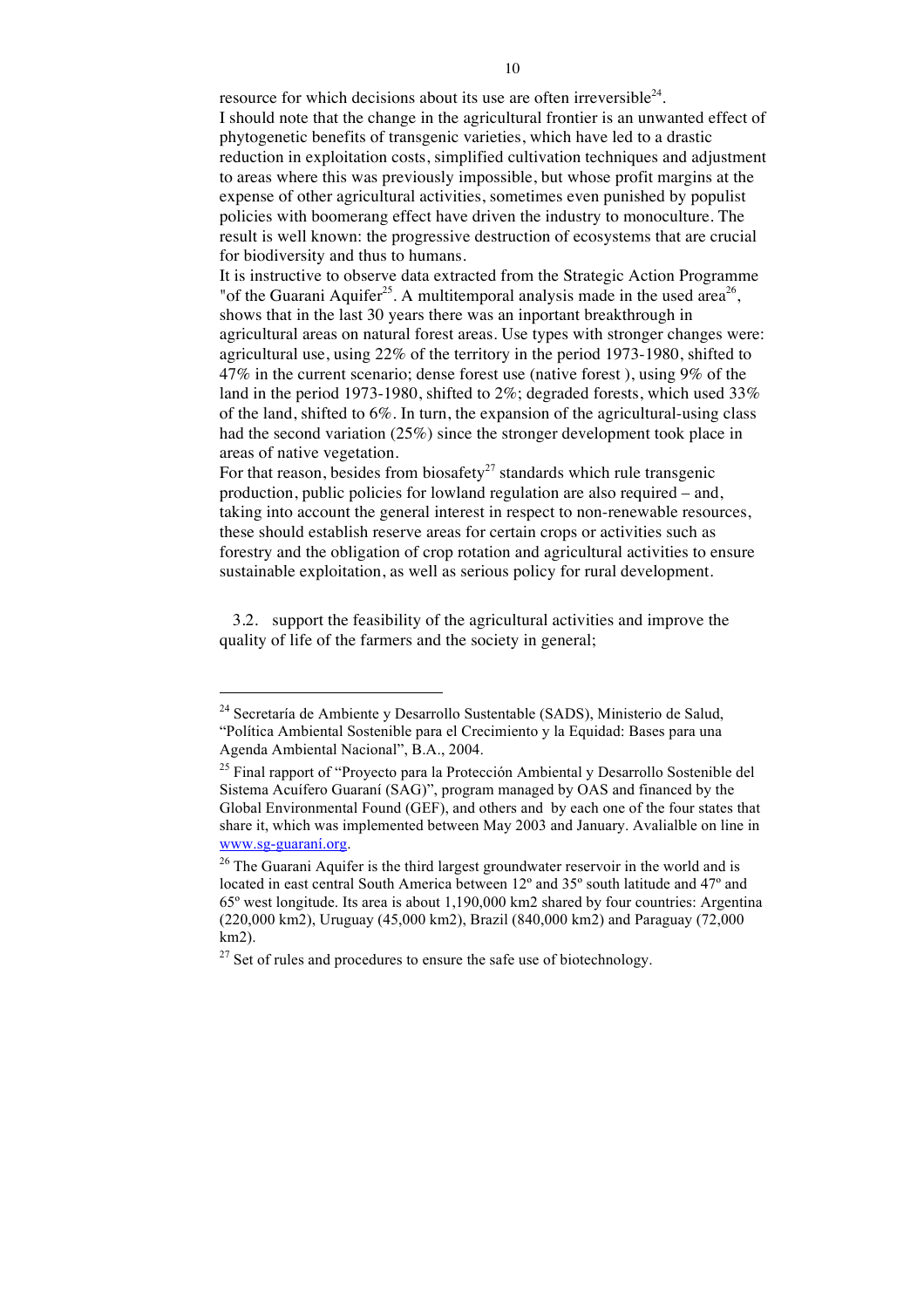3.2.Argentina has an agro-export model based on agricultural production. The harvest of the agricultural year 2010-2011 has a record of around 100 million tons. (wheat 4,374,000 hec. And 14,720.000 tons, malting barley 755.000 hec. And 2,960,000 tons, soya 18.650.000 hec. and 50.400.000 tons, sunflower 1,655,000 hec and 3,540,000 tons, corn 4,315.00 hec. and 20,900,000 tons, sorghu, 1,235,000 hec. and 4,200,000 tons, others  $3,500,000$  tons)<sup>28</sup> Currently, there is an economic boom, derived from this fact and the high price of commodities. Because of the high purchasing power of farmers, in particular those of the pampas, the rest of the economy has been in motion, like agromechanical industry, automotive and construction. Therefore it is essential to maintain that model, ensuring its economic, ecologic and social sustainability as parallel to the boom there is a large sector of the population living in poor conditions. Most of those marginalized groups are the result of internal migration, often of indigenous peoples, who can not find proper living conditions in their areas and move to live in the slums of large cities, especially Buenos Aires and others such as Rosario and Cordoba. It is therefore essential to implement serious policies for rural development to replace the current welfare system and create conditions to prevent such migration. Therefore, as stated in the introduction, a truly sustainable agriculture must be economically sustainable, environmentally sound and socially equitable, and this is the direction that agricultural policy in our country should take beyond political speeches.

3.3the participation of the public in the adoption of resolutions. Does a specific right on access to information concerning the environment exist?

3.3.This issue is vital to build a true sustainable development. In Argentina, it was issued in 2003 Act  $n^{\circ}$  25.831<sup>29</sup> about minimum budget of Free access to public environmental information, which is a crucial step towards achieving that goal. It states that access to environmental information will be free of charge, not being necessary to provide credit reasons or interest in order to obtain it. It is mandatory for competent authorities of public bodies and holders of public service provider companies, whether public or private to provide these.

4.Which do you consider the best measures to be taken in order to lead to a sustainable agriculture? Which experiences has your country made?

4.1. The financial aids? In which form (investments, support, from European funds and/or help by the goverment?

<sup>&</sup>lt;sup>28</sup>Available http://www.minagri.gob.ar/site/index.php  $^{29}$  B.O. 07/01/03.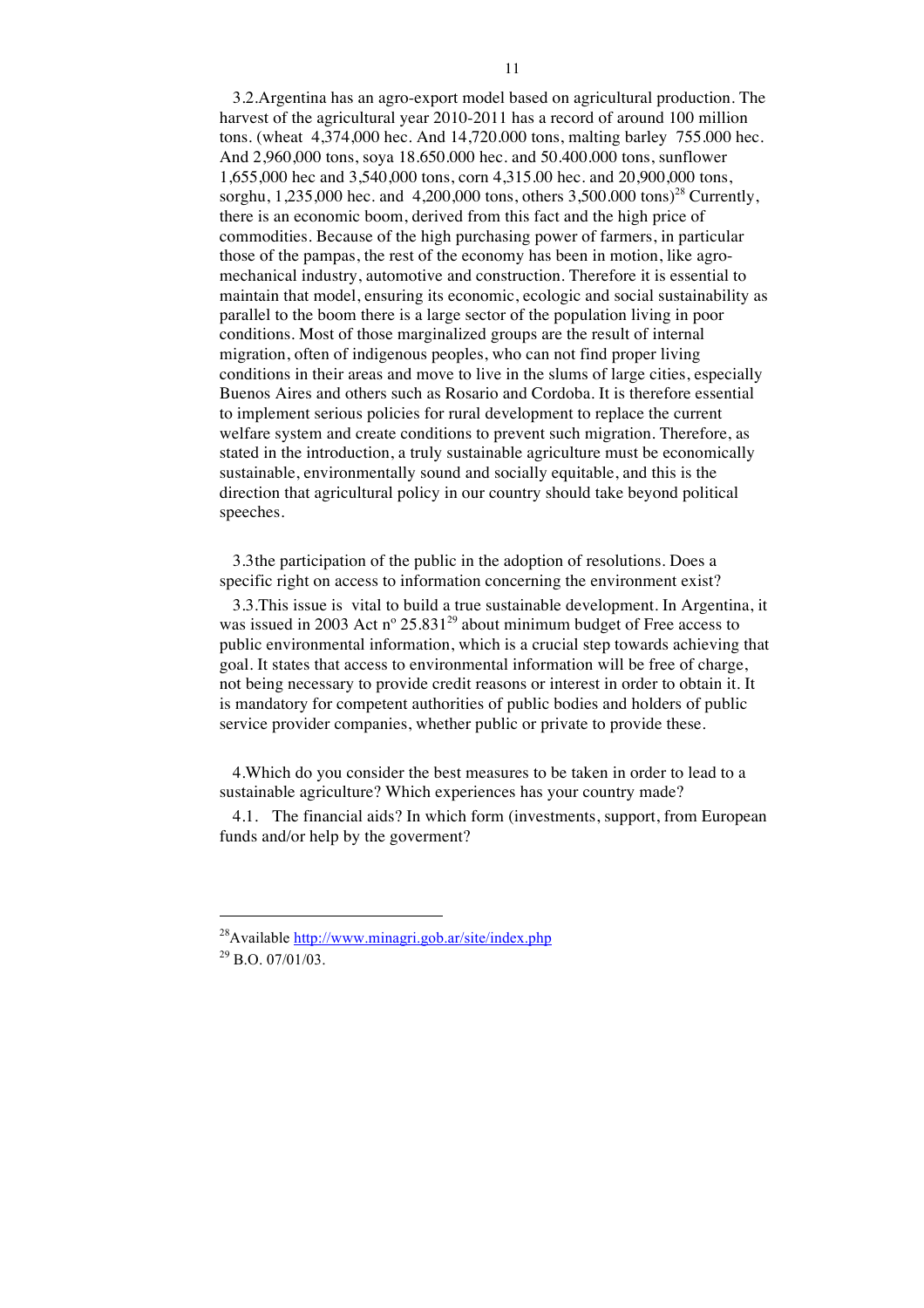4.1. In Argentina, to achieve sustainable agriculture, there must be a balance between the need to maintain and / or increase production of more profitable varieties, such as soya, with those less profitable and with extensive livestock production, essential to make a rotation in the soil use to allow recovery of their natural physical / chemical conditions. Reality shows a disturbing trend for monoculture in soya, which has moved livestock from the most suitable areas and, also other agricultural products such as corn and, to a less extent, wheat and in turn has expanded the agricultural frontier at the expense of the native forest (see above for more data provided on this).

There is a tax collection structure based on "taxes on agricultural exports,"<sup>30</sup> which technically are "export duties." The tax reaches soya (35%), wheat (23%) and corn (20%). Also, inexplicably, livestock production has been discouraged by banning or limiting exports, with the feeble argument that local consumers should be protected. The result is that cattle stock has fallen by 20% in a few years and the price of cattle has been doubled in a few years due to shortage. In turn, fattening cattle exploitation now takes place mostly in feed lots, with the environmental problems this creates.

At the same time, we have a complex, bureaucratic and quite ineffective crosssubsidy system for flour mills for the purchase of wheat $3<sup>1</sup>$ , and at some point, for the owners of feed lots for beef production, among other holdings. Similarly, licences for livestock (through the granting of the so-called "red ROE") and agricultural ("green ROE") exports is quite complex.

This information may be unusual to Europe, being used to a policy of subsidies and promotion of agricultural production but is our reality.

4.2. We consider it essential to have a program to encourage alternative products but through simplified systems, such as eliminating the deductions for such production, promoting exports of meat products with less expensive cuts for local consumption, supporting small farmers<sup>32</sup>, etc.

So, to achieve sustainable agriculture it is required the implementation of measures, both for land use and taxation, to encourage agricultural production alternate to soya and maintenance of native forest, and also the implementation of strong rural development measures.

1

<sup>&</sup>lt;sup>30</sup> In 2008 there was a great conflict between the farmers and the government to increase the retention rate, which according to the mobile system implemented by resolution 125 of Ministry of Economy at that time amounted to about 45% of Soya. Objecting to it as unconstitutional because as a tribute was to be implemented by law and not by a provision of executive and affected also by the principles of reasonableness and confiscatory. It was finally repealed maintaining a fixed 35% on the price of soybeans

 $31$  It would be more conviniente give incentives to farmers, not to industrial

<sup>&</sup>lt;sup>32</sup> There are some measures for small producers as smaller deductions to which have harvested less than 800 ton. Of wheat or corn (resolution 57/10 Ministry of Agriculture and Livestock) but they are isolated, bureaucratic and insufficient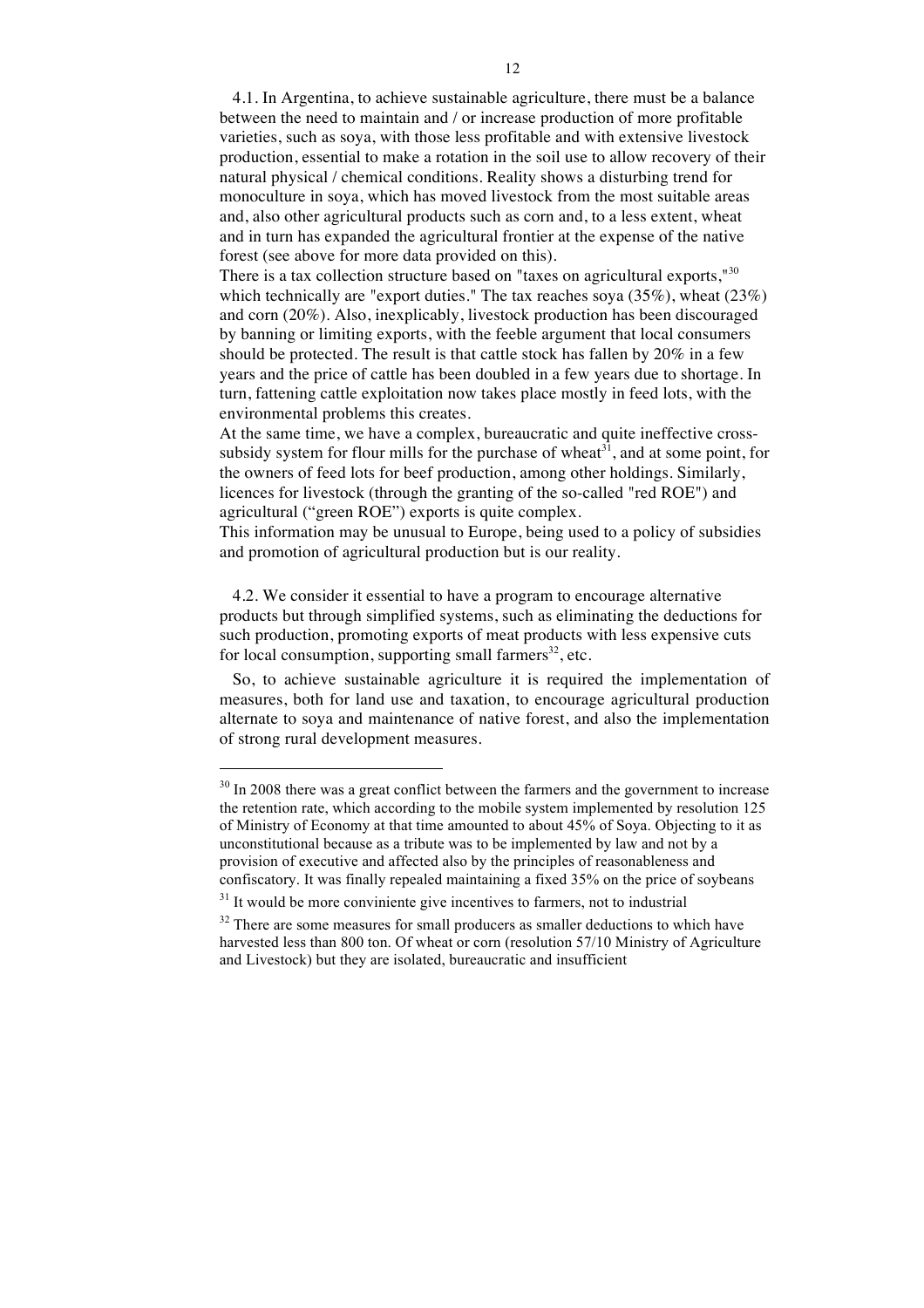In Argentina there are few cases involving economic constraints to be in compliance with certain environmental requirements, similar to the principle of "conditionality" or "cross compliance" in the EU. Examples include those established for the granting of compensation in Act of minimum protection of native forests nº 26,331 and the granting of incentives for biofuels in Act 26,093. Probably we need to generalized this principle as a tool to achieve sustainable agriculture.

5. Which role plays the democratization of the social relations and the participation of the public in the adoption of resolutions in the process of the sustainable development? Which are the legal consequences of a decrease of the participation of the public?

Argentina is going through an incipient process of direct citizen participation in environmental issues in general by means of consultation systems such as public hearings, among others. A leading case*<sup>33</sup>* is pending in the Supreme Court for the granting of licenses for native forest clearing in significant areas in the province of Salta, northwest of the country on the border with Bolivia, in which it was issued, as preventive measure, the application of the precautionary principle which banned such clearings until there is a cumulative environmental impact study with the participation of indigenous communities and small local producers. This decision - while not binding in our judicial system - clearly indicates to the lower courts a direction to follow in terms of citizen participation.

5.1. Do the international conventions with the EU and/or with your country, as well as, the European regulations and the territorial regulations concerning the access of the public to information and the access to the judiciary, become actually applied?

No doubt that the right to a correct and accurate environmental information is central to crystallize the democratic principle of citizen participation and allow it to work as an effective mechanism to protect the environment.

In our country, the already mentioned 1994 reform to the Constitution gave precedence over the laws to the international treaties ratified by the National Congress (art 75 º inc.22). However, the Aarhus Convention, governing the matter has not been ratified and the matter is governed by Act nº 25.831, which states that *" total or partial access denial to information should be justified and, in the case of administrative authority, comply with the requirements of reasonableness of administrative act provided by the rules of such jurisdiction "(art. 7)* In practice there is a reluctance of public servants and employees to freely provide information, often due to ignorance of applicable law. But as noted, the tools to ensure free access to justice as required by Article 9 of the

<sup>33 &</sup>quot;SALAS, DINO y ot. vs/ Provincia de Salta y otros s/ Amparo" S.1144.XLIV SCJN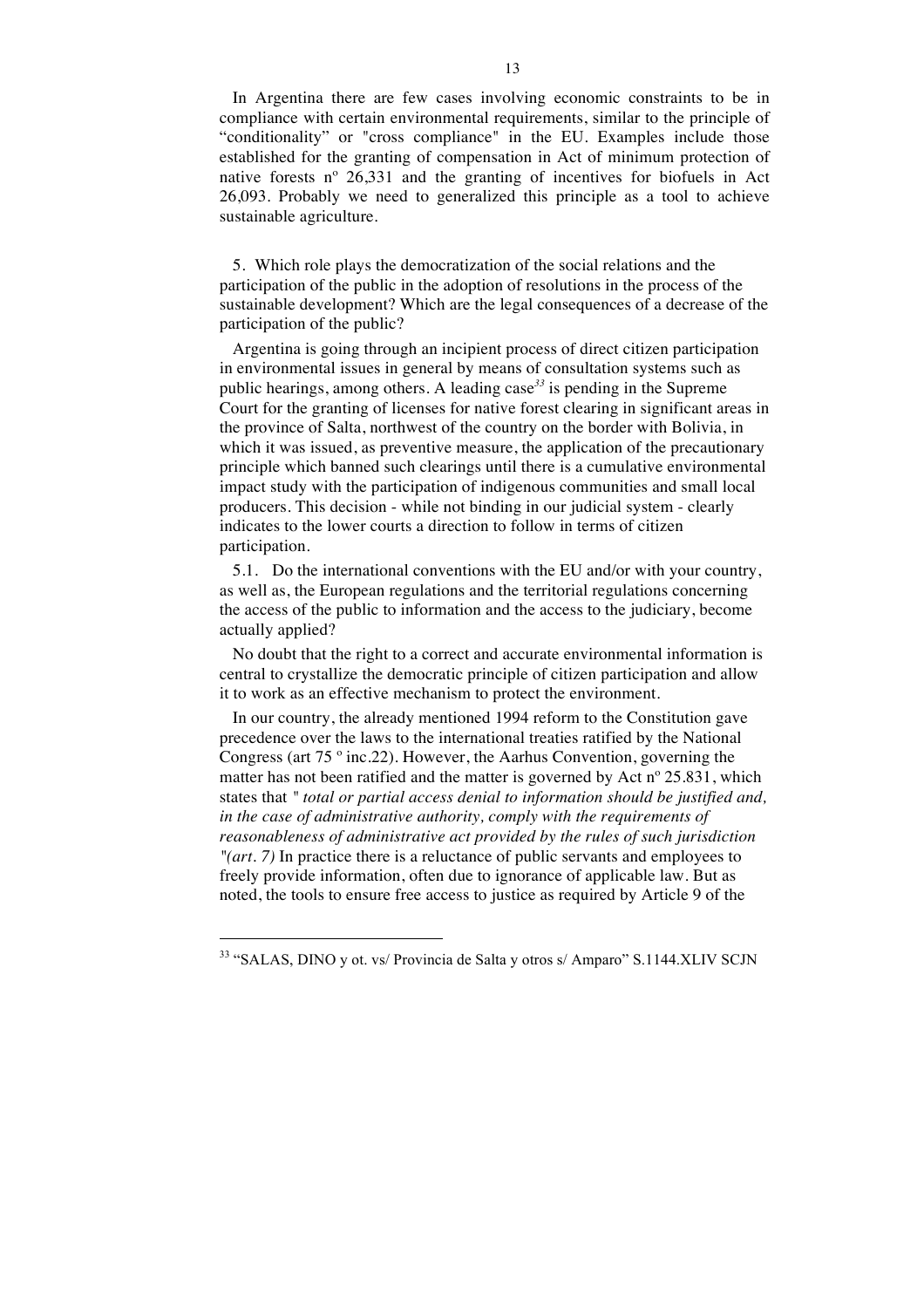Aarhus Convention are actually available, keeping in mind that this is more extensive, requiring the State to produce environmental information while on our legislation's sole obligation is to provide it when requested.

5.2. Do legal guarantees and sanctions exist for the case that these rights get breached? Is there any jurisdiction on the subject? Is an inclusion of the public and the non-government organizations realistic in case of adoption of resolutions? Do obligatory legal procedures exist concerning this matter?

5.2. The aforementioned Act No. 25,831 about minimum protection in this area provides a mandatory procedure. It states that *" resolution of requests for environmental information will take place within a maximum of thirty (30) working days from the submission date of the request "(*Article 8º). Finally they "*shall be considered violations of this law, obstruction, deceit, concealment, failure to respond within the prescribed period in the previous article, or unjustified refusal to provide the requested information, and any act or omission - without justified cause - affecting the regular exercise of the right established by this law. In such cases, an extremely summary, direct judicial approach will be enabled before a competent court. All public official or employee whose behavior falls within the requirements of this Article shall be subject to the penalties provided by Act nº 25,16434 or those established by each jurisdiction, without prejudice to civil and criminal liabilities that may correspond. Public utility companies that do not comply with the obligations prescribed by this Act shall be liable to the penalties provided in the rules or agreements governing the granting of the public utility concerned, without prejudice to civil and criminal liabilities that may correspond.* " (Article 9<sup>o</sup>).

There is not much case-law, within which we mention an example: "Briones vs. / Environmental Policy Secretariat, Ministry of Environment of the province of Salta - Amparo" which resolves a case where the plaintiff claims the demand should be ordered to provide environmental information about land clearing, which had not been provided by law. In the ruling, while declaring the question abstract because the information was provided in the *interregnum*, in its justification some interesting concepts emerge, such as the *in dubio pro actione* principle, accepting the approach chosen and the active legitimacy of the recurrent citing Act nº 25.831 and considering the Aarhus Convention universally applicable.

Regarding citizen participation, it is regulated in Articles 19 to 21 of Act nº 25.675, which states that *"The authorities should institutionalize procedures for consultations or public hearings to be mandatory for granting authorization of activities that can generate significant and negative effects on the environment ",* though*" the opinion or objection from the participants shall not be binding for the convening authority, but if they present views contrary to the results* 

<sup>&</sup>lt;sup>34</sup> Regulatory framework of national public employment.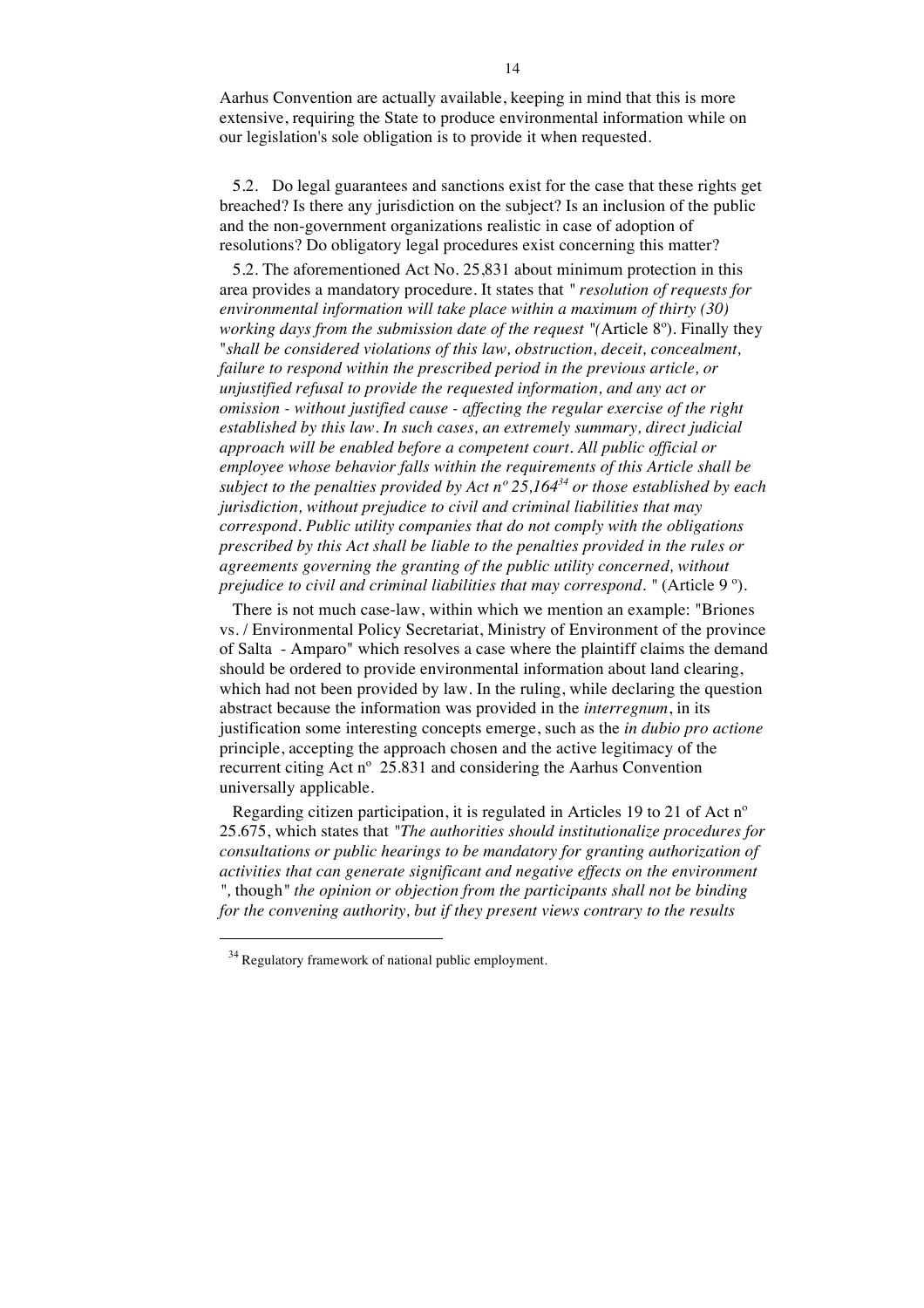*achieved at the hearing or public consultation, they should justify it and make it public. "*.

Whe can consider that the actual incidence of citizens' views and NGOs is still low, but is growing.

6. The first step in the direction of a sustainable development demands to includ the environment and to respect its necessities in the development process. Another approach suggests the integration of the sustainability in the economic issue. Is the connection between the application of the preventative measures, with the idea of the pollutant who has to pay, inseparable? How are these principles applied in your country? Which are the rules, the procedures and the jurisdiction in that issue?

6. Both approaches are two sides of one coin since it is important to find a balance between economic issue and respect for the environment, and also social equity, which is the essence of sustainable development. I believe that the polluter-pays principle does not work together with sustainability. Moreover, its application can be a license priced to pollute. In turn, the precautionary principle is incompatible with the responsibility, at least in the Argentine legislation, as it can only be the basis of temporary protection measures in cases of scientific uncertainty, while responsibility, in terms of compensation, arises when environmental damage has already occurred.

7. Which are the main instruments available to protect the environment and to improve the quality of the environment, the landscape and the mineral resources (instruction, authorisazion, approval)? One could say in this respect: the water resources necessary for the agriculture (application of the directive 9 concerning the water); the soil (the directive concerning the contamination of soil); the biological variety (the directive Natura 2000); the preservation of the landscape (the directive concerning the preservation of the landscape in Europe).

7. In Argentina, the individual protection of natural resources has traditionally been done. In this regard we can cite national Act nº 22.428 about soil protection, Act n<sup>o</sup> 13.273<sup>35</sup> (text decree n<sup>o</sup> 710/95<sup>36</sup>) for the Defense of forests and forestry, Act n° 22.421 $3^7$  about Protection and Conservation of Wildlife, Act  $n^{\circ}$  22.351<sup>38</sup> about creation of National Parks, among others. Currently, we deal with integral protection following holistic criteria, generally taking the resource as part of an ecosystem. This was observed in minimum environmental budget

 $35$  B.O. 06/10/48.

 $36$  B.O. 24/11/95.

 $37$  B.O.12/03/81.

<sup>38</sup> B.O. 12/12/80.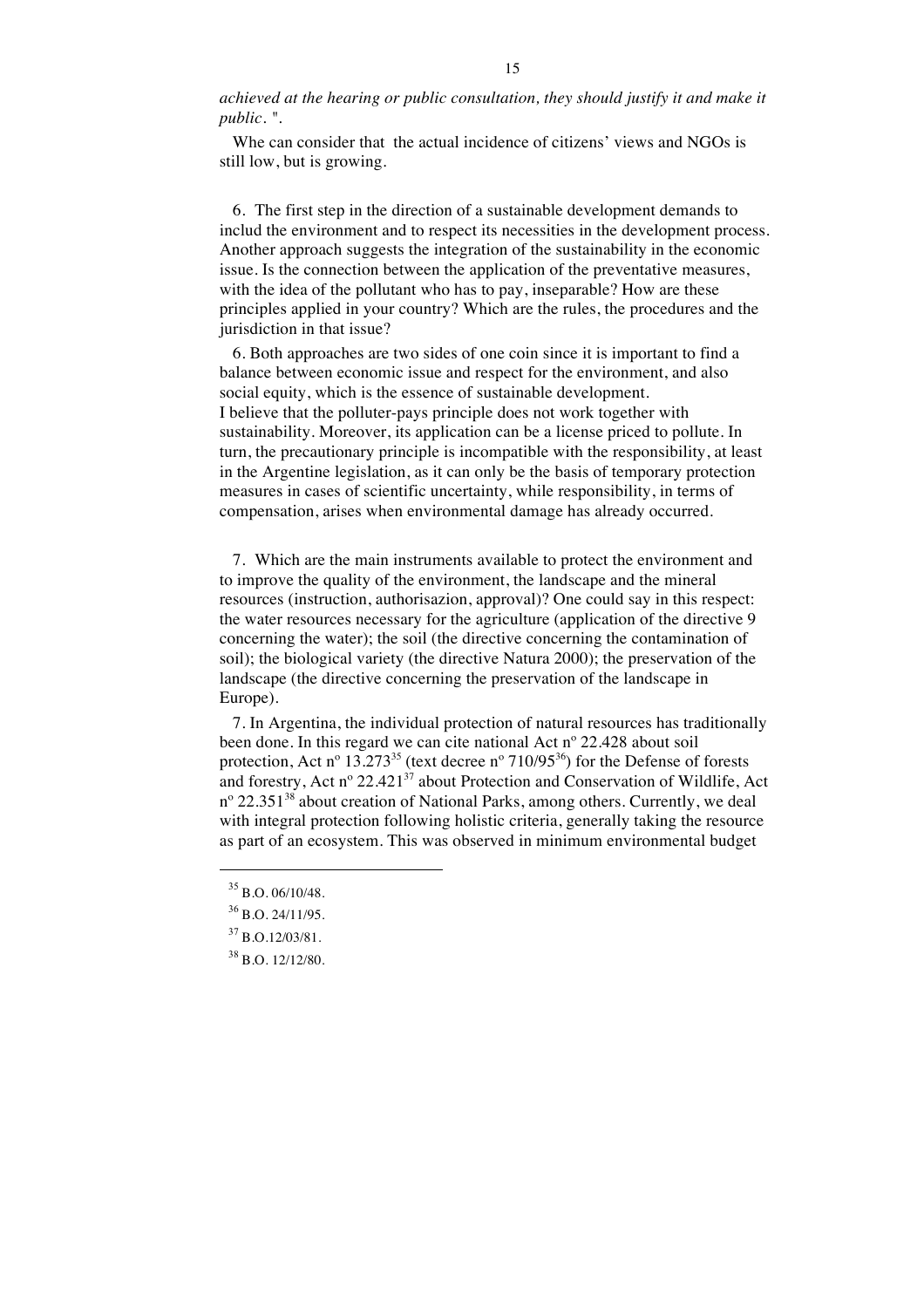laws which we referred to in point 2.1.of this report. We cannot fail to note that Argentina has ratified many international conventions on the subject, including the Framework Convention on Climate Change by Act n<sup>o</sup>  $24.295^{39}$ , the Ramsar Convention on Wetlands by Act No. 23.919<sup>40</sup>, the Convention on Biological Diversity by Act No. 24.375<sup>41</sup>, the Convention of the United Nations to Combat Desertification by Act No.  $24.701^{42}$ , the Rotterdam Convention on Prior consent for pesticides by Act n  $\degree$  25.278<sup>43</sup>, the Stockholm Convention on reduction of Persistent organic pollutants (POPs) by Act n  $\degree$  26.011<sup>44</sup>, among others, which under the Constitutional Reform of 1994 take precedence over the laws.

8. How do you estimate the role and the importance of the participation of the social market participants (producer, public and private institutions, labor unions) concerning the political decision-making, the elaboration of plans concerning the regulation of sustainable agriculture? Which are the forms of participation in your country? Which social influence does this form of participation have? Is it of importance, not so important or does it not exist at all?

8. The role of market stakeholders in sustainable development is to achieve the balance necessary for it viability. In Argentina is legally provided the involvement of stakeholders through consultations and public hearings, which are a mandatory instance, although not binding, the procedures of environmental impact assessment of activities that can have significant negative effects. However, in practice, especially in the field of this report, the setting, that instance is not verified, since in general there is not yet aware that it may have significant adverse effects.

The law (Article 21 General Environmental Act  $n^{\circ}$  25,675) will also likely participate in the plans and programs of land use. Act nº 26,331 in the case of cuttings of native forests must ensure strict compliance with the provisions on public participation prior to the issuance of permits for such activities (Article 26). Like the vast majority of the cuttings are made for farming, especially cotton or soya, indirectly in such cases is ensuring citizen participation.

The same Act required to comply with the rules on environmental information in articles 16, 17 and 18 of the General Environmental Law, *"and in particular take the steps necessary to ensure access to information on indigenous peoples* 

 $\overline{a}$ 

<sup>44</sup> B.O. 17/01/05

<sup>39</sup> B.O. 11/01/94

<sup>40</sup> B.O. 24/04/91

 $41$  B.O. 06/10/94

 $42$  B.O. 22/10/96

<sup>43</sup> B.O. 03/08/00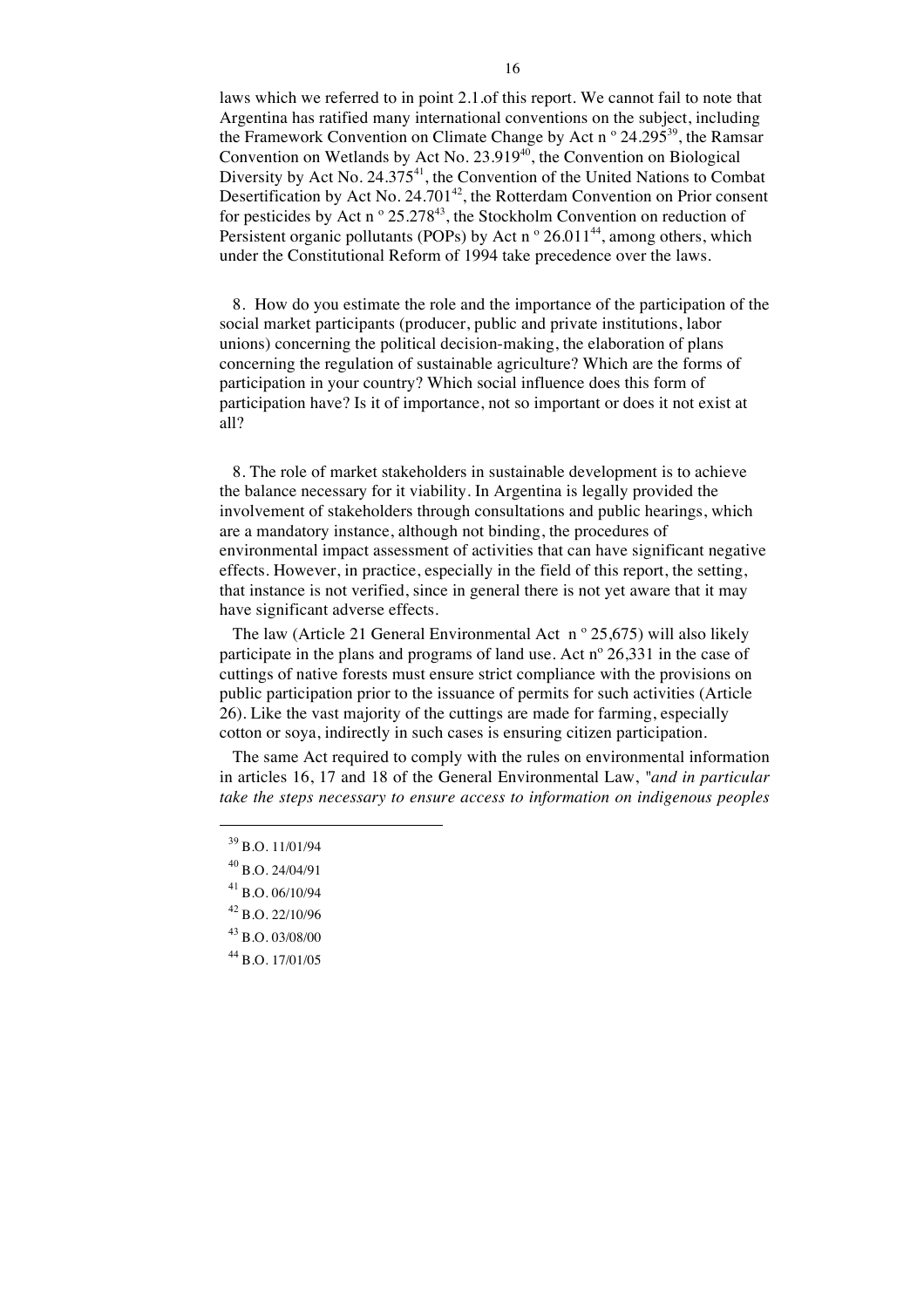*originating from rural communities and other related, on permits are granted for the clearing "(*Article 27).

We also note the orderly public participation in judicial decisions. A paradigmatic case is the issuance in March 2009 of an injunction by the Supreme Court in an appeal brought by representatives of Guarani and Wichi communities and associations of small producers<sup>45</sup>, suspending the cuttings in the province of Salta until a cumulative environmental impact study takes place, with strict participation, especially among indigenous communities and associations of small producers in the area.

You can not go unmentioned, the participation of NGOs promoting demands for defense especially through misuse of agrochemicals. In this regard, it has been a significant demand for environmental protection, filed before the Court of San Jorge, Santa Fe<sup>46</sup>, brought by a group of residents and  $NGOs<sup>47</sup>$ demanding for the establishment of a buffer zone around the town more stable than applicable law in the field for spraying chemicals. Applying the precautionary principle rather than the judge did, in a ruling that was appealed, the Appeals Chamber<sup>48</sup> confirmed the ban on spraying at distances fixed for six months and sending reports on the toxic effect to the University and the Ministry of Production and Health. These reports were issued that are not yet conclusive so the 1 st instance court decided to keep the ban permanently, in a decision now appealed again. But we can also take as a result of maintaining the buffer zone, the production of scientific studies and also the formation of a Ministerial Committee for Environmental Health under the aegis of the Ministry of Health, is integrated by the Government and State Reform, Production, Labour and Social Security and Water, Utilities and Environment. Following recommendations of the above ministries have issued several joint resolutions agro environmental matters.

In conclusion, the social influence on sustainable agriculture, can be considered incipient but strong growth.

9.Other factors for a sustainable agriculture.

9.1. Does organic agriculture exist in your country? Which are the measures that can be taken in order to make the organic agriculture more attractive? Are these measures limited to politics, the plans or are there also instruments like the protected indication of origin, protected geographic designation or 10

<sup>45</sup> "Salas, Dino y otros vs. Provincia de Salta y Estado Nacional – Amparo", file nº 1140/2008  $T^{\circ}$  44.

<sup>&</sup>lt;sup>46</sup> Peralta, Viviana y Ot. c/ Municipalidad de San Jorge y otros s/ amparo", file  $N^{\circ}$  208/09.  $47$  N° 11.273.

<sup>48</sup> File n° 198/09.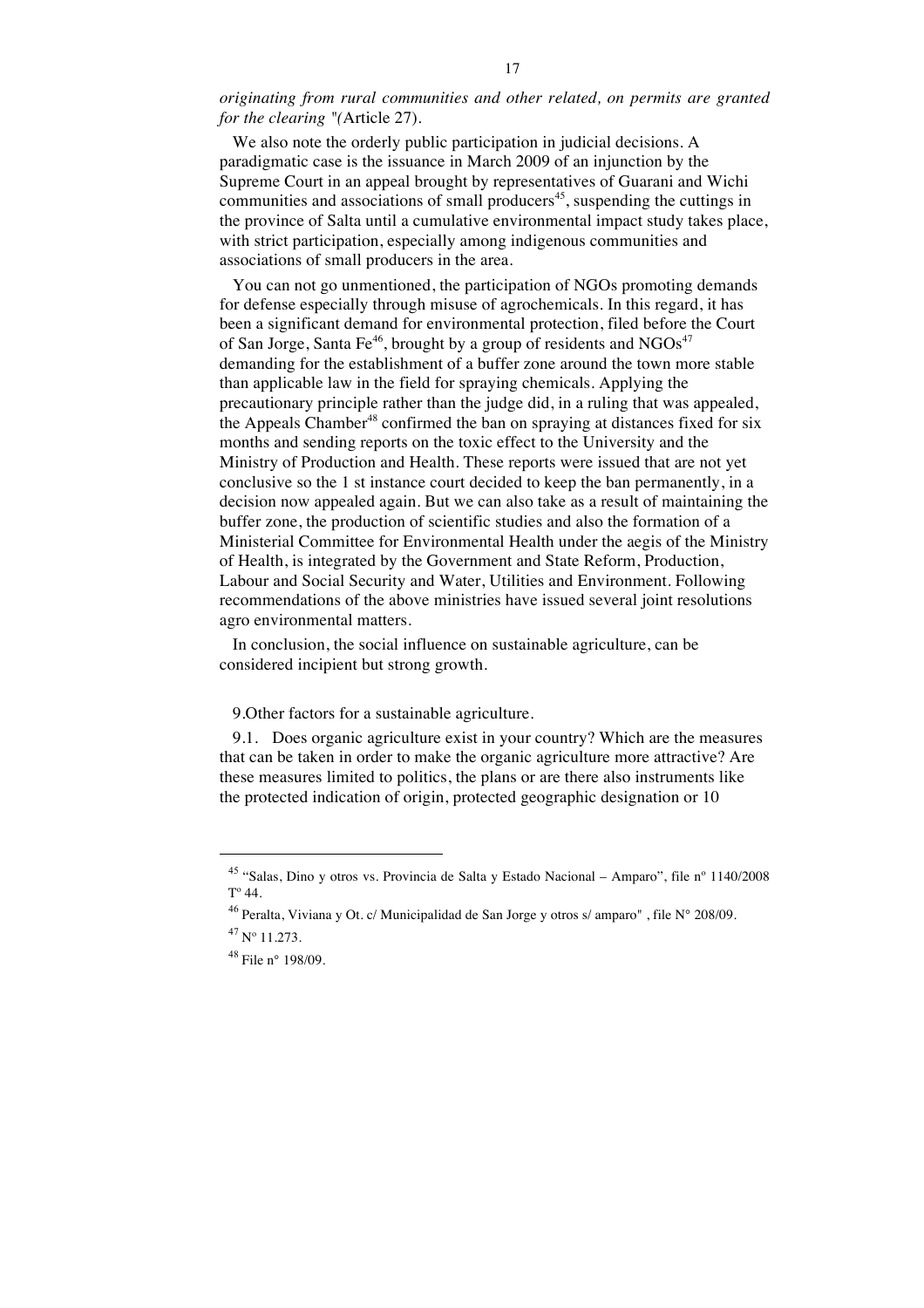guaranteed traditional specialties? Is there a label for organic products? Do institutional aspects concerning the organic agriculture exist already?

In Argentina, Act nº  $25.127^{49}$  of 1999 created the system of ecological, biological or organic production, regulated by the decrees of the Executive Branch No.  $97/01^{50}$  and  $206/01^{51}$ . Understood to be an optional system of production and its corresponding agro industry, as well as collect, capture and hunting systems, sustainable in time that tends the sound management of natural resources to obtain wholesome, maintaining biodiversity and use of sustainable work systems, inter alia, through a system of handling subject to certification. The label will only name ecological, biological or organic product to those meeting the legal conditions and having the certification of private entities controlled by the National Health Service and Food Quality (SENASA). Not only the production is qualified but the entire food chain; this will be subject to traceability *"from seed to shelf".* As an example, those products obtained through chemical synthesis, genetically modified organisms and livestock production where animal welfare is not preserved will not be considered as such.

To make it attractive, in addition of a certification that targets a niche market of higher value, it would be necessary the promotion and concrete measures, such as, tax cuts, relief from export duties, credit support etc., which exist only in isolated and absolutely irrelevant cases.

There are also municipal programs for urban organic gardens, which do not have the required certification but a social certificate, as the Organic Agriculture Program (PAU) of the Municipality of Rosario, which promotes solidarity networks of organic production in most low- income sectors, and has organized a marketing system through the implementation of weekly programs in various locations of the city

9.2. The promotion of the biofuel. Which importance has the production and the use of biofuel in your country? Are there regulations which make the production interesting?

In Argentina Act n°  $26.093^{52}$  about "Regulation and Promotion for Sustainable Production and Use of Biofuel Regulation" was passed in 2006. It had a 15 years validity period and was regulated through National Executive Decree n° 109/07<sup>53</sup>; and it was then modified by Act n° 26.334<sup>54</sup>. Producers are

<sup>49</sup> B.O. 13/09/99

 $50$  B.O. 30/01/01.

 $^{51}$  B.O. 20/02/01.

<sup>52</sup> B.O. 15/05/06

<sup>53</sup> B.O. 13/02/07

<sup>54</sup> B.O. 03/01/08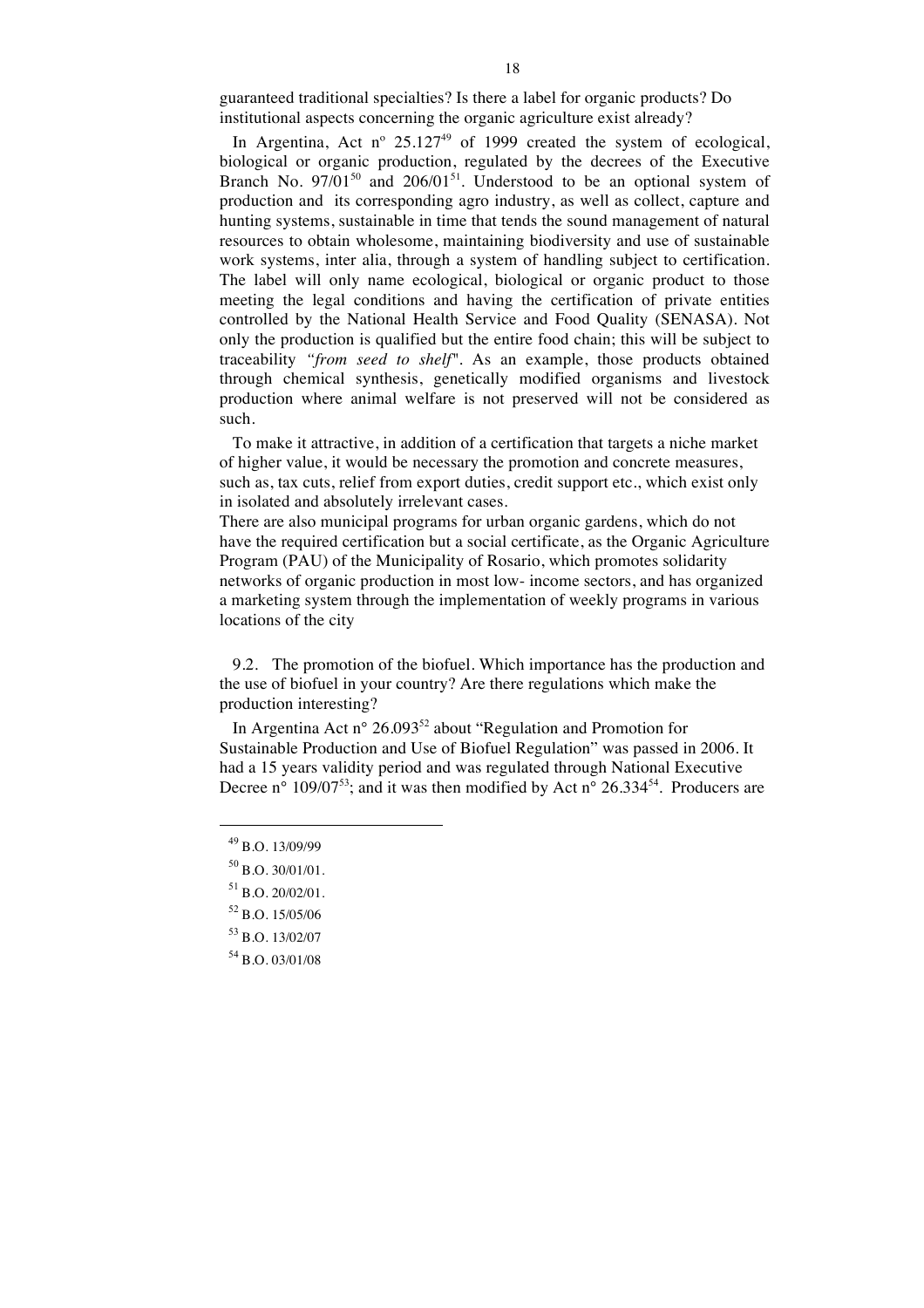entitled to tax incentives, such as Value Added Tax (VAT) early repayment. Also, goods assigned to promoted projects will not integrate taxation of Minimum Income Tax and biofuel produced by promoted agents will not be affected by Biofuel Tax. The following are considered biofuel: "bioethanol, biodiesel and biogas produced from raw material of agricultural or industrial origin or organic waste". Article n° 6 states that the Implementation Authority will only grant authorization to those plants that comply with all requirements regarding biofuel quality and its sustainable production. For this, the presented projects must be subject to Environmental Impact Assessment procedure including effluent treatment and waste management. This would be a case of environmental conditionality in our legislation. In Santa Fe province there is also a local promotion regime, following up the previously mentioned, though Acts n° 12.503, 12.631 and 12.632 establishing promotional benefits basically in taxation, such as exemption and/or reduction and/or provincial tax deferral for 15 years from the date of the implementation of the project. However, its sustainability exercise is less effective since only one of 17 biofuel plants in Santa Fe produce for domestic consumption, while the rest produces nearly exclusively for export<sup>55</sup>. Thus, the actual purpose, range and cause of Santa Fe and Argentina regulation about biofuel production promotion is not sustainable development through environmental protection –global warm mitigation, biodiversity and its importance in socio-rural development- but mainly, to encourage economic growth in one area of Argentina industry: cereal gathering and production of vegetable oil.<sup>56</sup>

10. Which are your suggestions, within the framework of the renegotiations of the CAP (2013-2020) to strengthen the instruments and the cooperation mechanisms within the the EU, considering the aim of a sustainable agriculture or which other criteria should be considered?

10. As my report is about Argentina, this question isn't under my field.

 $55$  This information was obtained through an application for a research group at the Ministry of Environment of the Province of Santa Fe under Law No. 25,831 on Public Access to Environmental Information.

 $56$  Pull out from the research project under my direction "Biofuels: its regulation in Argentina. effects on rural development "(unpublished).